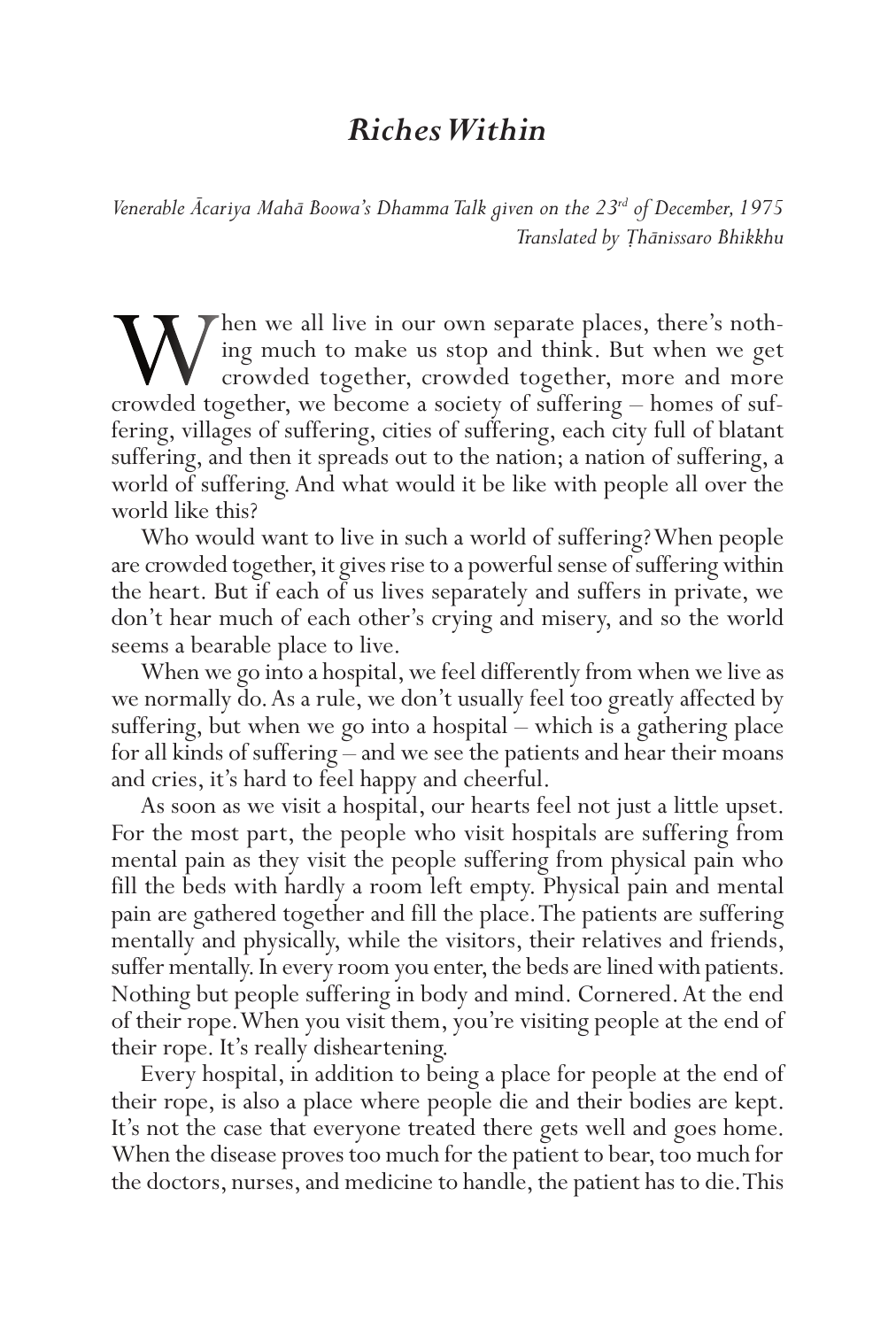has happened in this bed and that, in this room and that. *Every bed has been a deathbed, every room has been a death room, has kept a dead body on its way to being buried or cremated – but we hardly ever stop and think about it.* If we were to let ourselves think off the beaten track a bit in this way, we might start to wise up and come to our senses somewhat, instead of being heedless and complacent the way we normally are.

Even when we enter a home, any home, and go into the kitchen, which is a constant crematorium for animals day in and day out, we should be able to reflect on the transitoriness<sup>1</sup> of life, because that's what kitchens have been – crematoriums for animals of all sorts – for who knows how long. But we think of the animals as food, which is why these places never strike us as crematoriums. Whatever meat we roast or stew is the flesh of a dead animal, so it's all an affair of cremation. But instead we think: "It's food," so we don't like to view the kitchen as a crematorium – but the only difference is in how we look at it.

The way we look at things can make us happy, sad, disgusted, fearful, brave – all from the way we see them. This is why the Buddha taught us not to be complacent.

The day we went to distribute things to the refugees in Nong Khai, they came pouring out as soon as they saw us coming, their eyes fixed on us in a combination of hunger, thirst and hope. And then when we were distributing the things … Oho! It made you feel so sorry for them, really sorry for them. I don't know where they all came from – every direction – filling the entire field until there was no room left for anyone to pass through. People suffering pain and hardship, with hardly anyone there to give them help. As soon as they saw that good-hearted people had come to visit, their hopes rose that at last they'd get help – because this is what necessity had driven them to. The same would have been true for us had we been in their situation. They couldn't help it. They had to come pouring out, young and old, men and women, filling the place.

When they had received our presents – things to help relieve their sufferings – they were so happy, both because their hopes had been met and because their sufferings would be eased. For example, even though that night was just as cold as the previous nights, they would now feel warmer than on those nights when they hadn't had any blankets. The same was true with food. Just as their food was running out, more food, together with clothing had come, which was enough to give them some comfort and to relieve their worries to some extent. They couldn't help but feel happy – because after all, we had not taken just a few things to

<sup>1</sup> Transitoriness (Impermanence) is one of the three characteristics of all things in the universe. This means that they all arise and cease and are subject to change.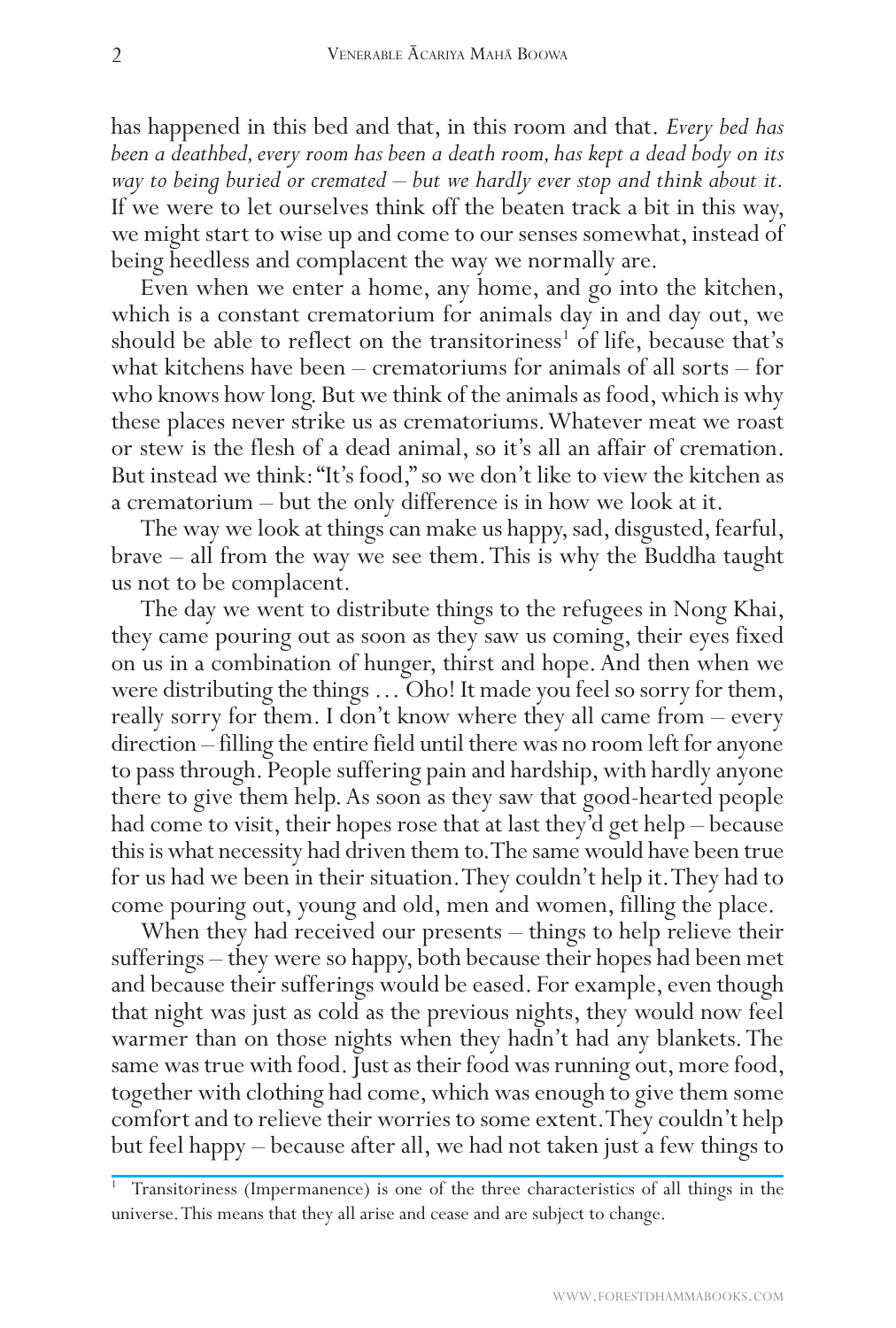give them. We handed out a lot, until it seemed that every family there was satisfied. Who wouldn't feel glad?

This is the clear sort of result that comes from making donations, from being generous. The object we give leaves our hand as a willing sacrifice, from pure motives, and then it's there in the hand of the other person. It leaves the hand of the donor and appears in the hand of the recipient. The donor is happy, the recipient is happy – some of them even start crying, as we saw that day, whether from happiness or what, it's hard to guess.

This is the power that comes from helping one another, something with a great deal of value in the area of the heart. All of us differ in the depth and strength of our feelings – some people will feel very glad, others will simply feel good that today things are a little less difficult than before because they have food and blankets to protect them from the cold, and some will think of the donors with gratitude. But at any rate, the recipient feels proud with the pride of receiving, the donor feels proud with the pride of giving, which is why generosity has been something very essential for the world since time immemorial.

Generosity means giving, making sacrifices. It's something that people have been doing since who-knows-when. If we were to stop being generous or to stop making sacrifices for one another, the world wouldn't be able to last as a world – because even animals are generous with one another, just like human beings. They share their food with one another just like we do. They live together and eat together, feeding their offspring and caring for them. Take ants, for example: Each one helps carry food back to the nest. Other animals take food back to their hole or their hollow in a tree and eat it together.

We human beings live in families, in social situations. To the extent that we are involved with others, to that extent we make sacrifices for one another, beginning with the sacrifices that parents make for their children and continuing with those that we make for society at large. We live together by being generous, by making sacrifices for one another. Our hearts and our lives depend on one anther, which is why we need to do this.

Our Lord Buddha, from the very beginning when he was developing his perfections for the sake of Buddhahood, made a practice all along of giving gifts, of being generous, until his good name spread far and wide in every direction because of his generosity. Once he had gained Awakening and become the Buddha, people made offerings and gave him gifts as an act of generosity everywhere he went. Even heavenly beings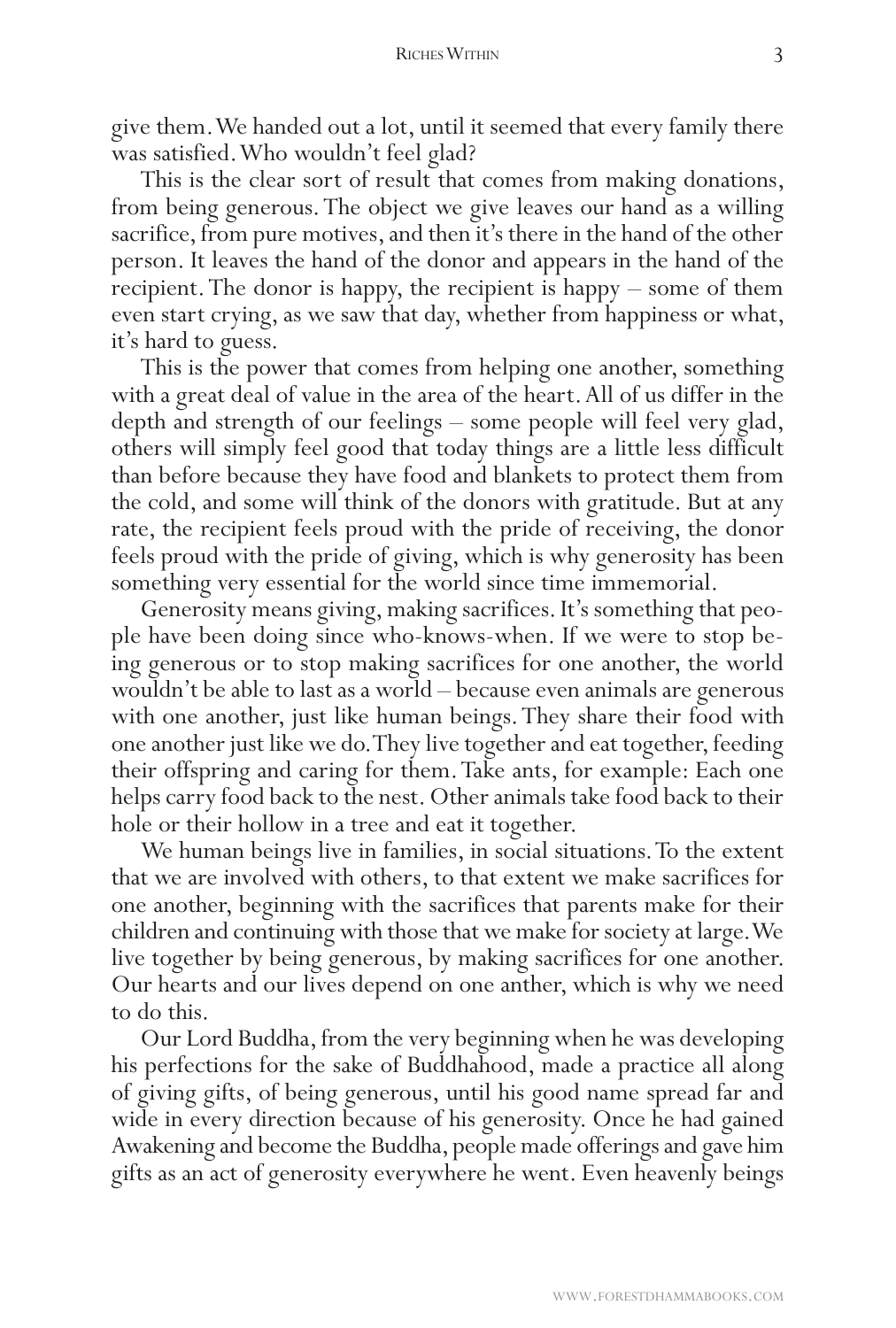performed acts of generosity for him. Wherever he went, things would appear on their own, without his having to ask anyone for them. People kept feeling moved to bring him offerings and gifts, to the point where one day a group of monks had gathered and were saying, "Wherever the Buddha goes, people honour him and bring him heaps of offerings. This is due to the power of his Buddhahood".

The Buddha happened to overhear this and so went to correct them: "The fact that people bring large numbers of gifts wherever I go doesn't come from the power of my Buddhahood. Instead, it's due to the power of the generosity I've practised all along. Even my Buddhahood has come from the various forms of goodness, beginning with generosity, which I've worked hard to develop. It didn't arise on its own, complete with its powers and charisma, simply from my being a Buddha. Even Buddhahood has to come from developing goodness, such as the perfection of generosity, before one can be a Buddha." That's what he told them.

For this reason, generosity is not only a basic prerequisite for human society, but it also develops as an ingrained habit for those who practice it. People who like to be generous want to keep on being generous wherever they go. It becomes a habit ingrained in the heart. Especially when there's someone to teach and help them understand the benefits of generosity, the habit then develops even further until the desire to make sacrifices becomes a permanent part of their character. In addition, wherever they go, wherever they're born, they are never lacking or poor. This is because of the power of the generosity they've practised in previous lifetimes.

Take Ven. Sivali as an example. Wherever he went, the streets and villages would be full of people wanting to present him with gifts – nothing but gifts all over the place, everywhere he would go. He was second only to the Buddha in terms of the gifts people gave him.

In his previous lifetimes, he had been an avid donor. Wherever he went, generosity was a basic part of his character. It was something he really enjoyed doing. No matter how rich or poor he was he never stopped being generous. All he asked was that he have enough to share and then he'd share it without hesitation. He never held anything back. This then developed into an ingrained habit with him. As a result, when he ordained and attained the Dhamma as a disciple of the Buddha, he was foremost among the disciples in terms of the gifts and offerings he received. No one else, except for the Buddha himself, could match him in this respect. This was all because of his ingrained habit.

This is why the various Arahant disciples excelled in different areas – each of them had developed habits emphasising different aspects of in-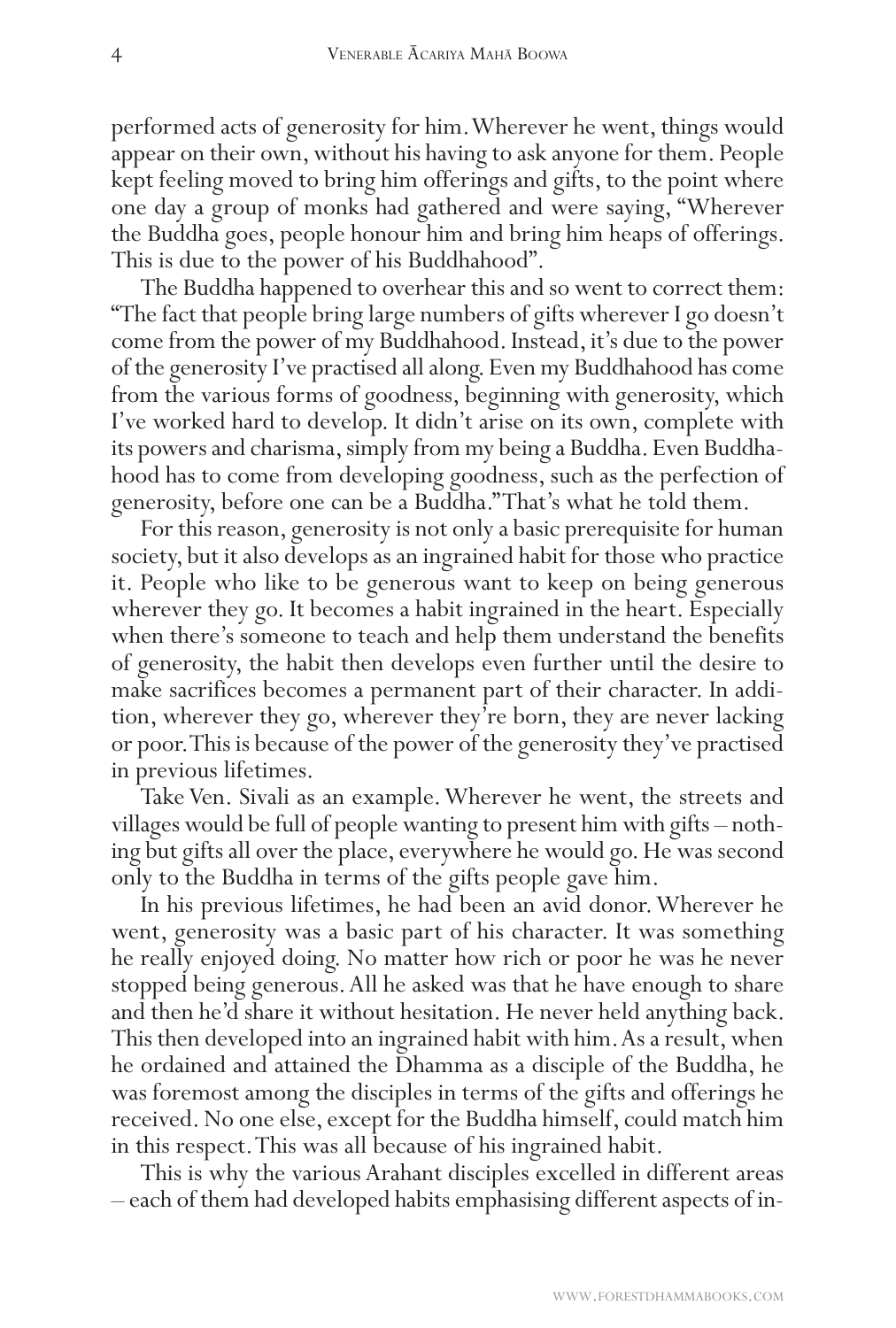## RICHES WITHIN 5

ner goodness. There were many of them who, after becoming Arahants, didn't receive a lot of offerings or respect from people, but they excelled in other areas – all of which were aspects of the inner goodness that had helped them attain the Dhamma and gain release from suffering. But the external results still showed. Even though they attained Arahantship, there weren't large numbers of people to present them with gifts in keeping with their attainment. This is because they had developed other sorts of ingrained habits instead.

An ingrained habit is something implanted deep in the heart, something we have done so consistently that it comes naturally to us, without anyone having to tell us – something we feel comfortable and right about doing, something we simply want to do, of our own accord. This is the point where it's called an ingrained habit.

Returning to the subject of suffering, every person has his or her sufferings, yet when we live in our own separate places and go our separate ways, our sufferings aren't much to speak of. When we get crowded together in large numbers, though, our sufferings increase and become more and more pitiful, more and more appalling, to the point where the whole nation becomes one great big mass of suffering. No one would want to live in such a world. And why should they? It'd be nothing but a mass of suffering.

When we reflect on this inwardly, we can see that we each have our own mass of suffering and discontent at all times. What do we want from this assemblage we call our 'self'? The whole thing is nothing but a mass of suffering and discontent. If we want to escape from this suffering without any lingering attachments to anything, if we see suffering as a great threat to ourselves, then we have to accelerate our efforts. We have to be solid, steady, and stable in all that we do – everything of every sort. Our efforts, our exertion, our persistence, our powers of endurance have to be great because of our desire for release. Our mindfulness and wisdom must try to find approaches for examining things so that we can get past them step by step.

But if we're complacent, that's not the way it is with us at all. As soon as we meet with a little bit of pleasure, we get complacent, just like a foolish person with his money. As soon as he earns a little bit, he spends it all on his own amusement, with no thought of trying to save it. Whether the things he buys are necessary or not, he doesn't care, just as long as he can buy them. He spends without holding anything back, without thinking at all, and so he becomes an habitual spender without any thought for what's reasonable or necessary. When he finally reaches a dead end, there's no way out for him. So he sinks into misery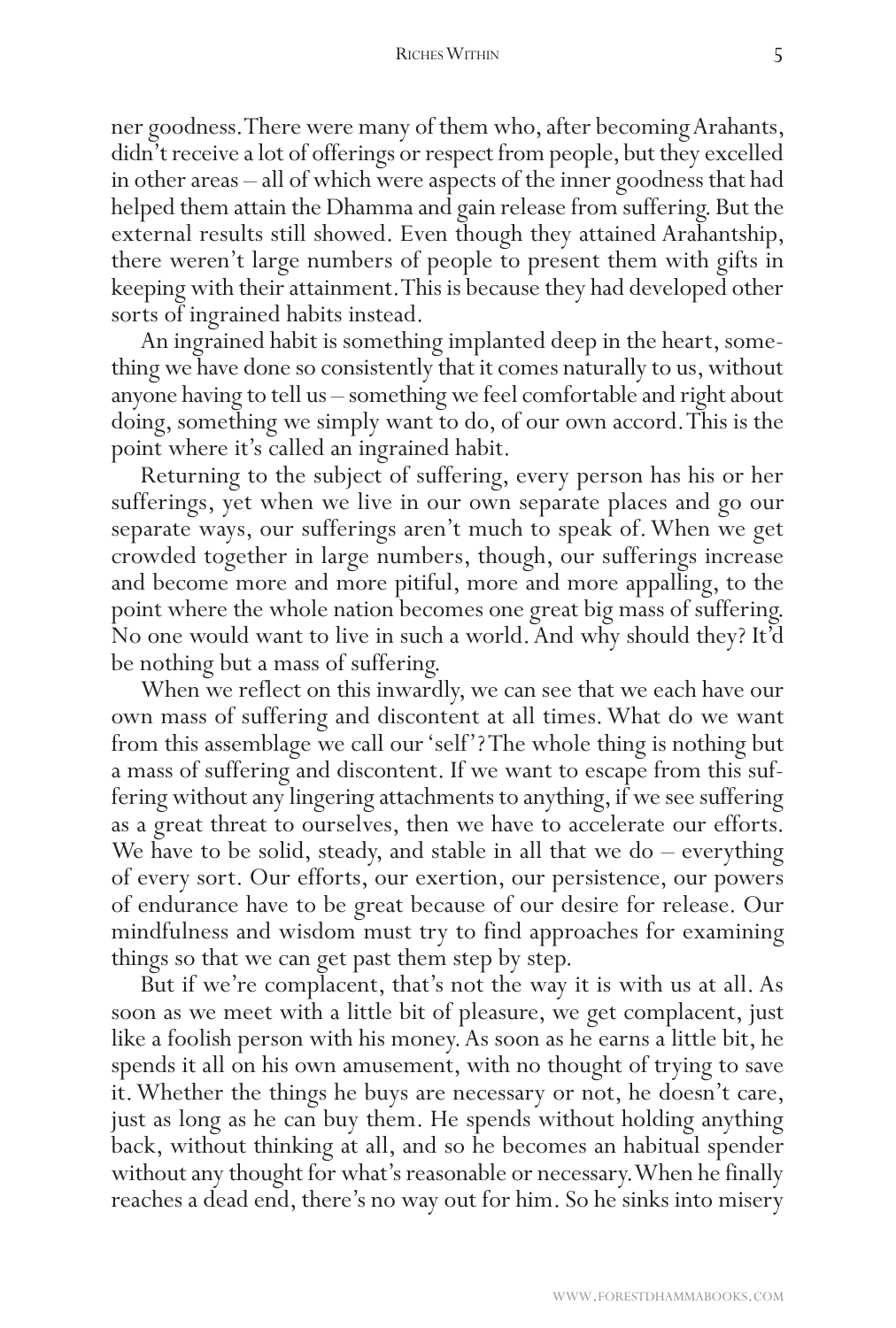because of the poverty that comes from being extravagant, from being a spendthrift, from thinking only of the immediate present and not taking the long view. And this is because he hasn't got the intelligence to prepare for the future.

As for people who use their discernment, they spend their money only when necessary. When they buy anything, it's because they see its necessity – and they really benefit from it. What they put away as savings is for the sake of real necessities in the future. This is what it means to be discerning. Here we're talking about external wealth.

The same sort of thing applies to amassing internal wealth, too. As far as external wealth is concerned, we make sure we have enough to get by in the world, enough to keep the body going without suffering from poverty. We make sure that our homes and the other necessities on which the body depends are adequate. As for our inner necessities – that is, noble wealth *(ariya-dhana)*, the wealth lying beyond the reach of all dangers and enemies – this refers to our inner worth, our inner quality, which no one else can steal or run off with.

If there are still any seeds within us that will lead to our being reborn on any level in any place, in line with the affairs of our defilements, we should try at least to have inner quality and inner goodness on which we can depend so that we won't suffer too much and so that we can get by and keep going. This is an important treasure or an important tool for making our way along the path to the land of security.

Weakness is something by which we create obstacles for ourselves, one after another, so that we don't gain the benefits we should be capable of. This is why we're taught to abandon it – because weakness, laziness, taking the easy way out, are all affairs of defilements and not any sort of Dhamma that can give us shelter or security.

The affairs of the Dhamma are the exact opposite. Every word, every phrase of the Buddha's Dhamma teaches us to consider things, to take the initiative, to be diligent, hard-working and persistent, to contend with things no matter how heavy the task. All we ask is to know the reason for going to a certain point, for following a certain path, and then we'll try to go, no matter what the difficulties may be. *This is the way of sages. This is the sort of fighting spirit they have.* They never say things like: "It's too hot … too cold … I don't feel like doing it. It's too early … too late … I don't feel up to it." They never say these things at all.

To say theses things is a sign of a lazy person, finding excuses to tie himself down. When it becomes a question of doing good, people like this find nothing but problems with which they create thorns and ob-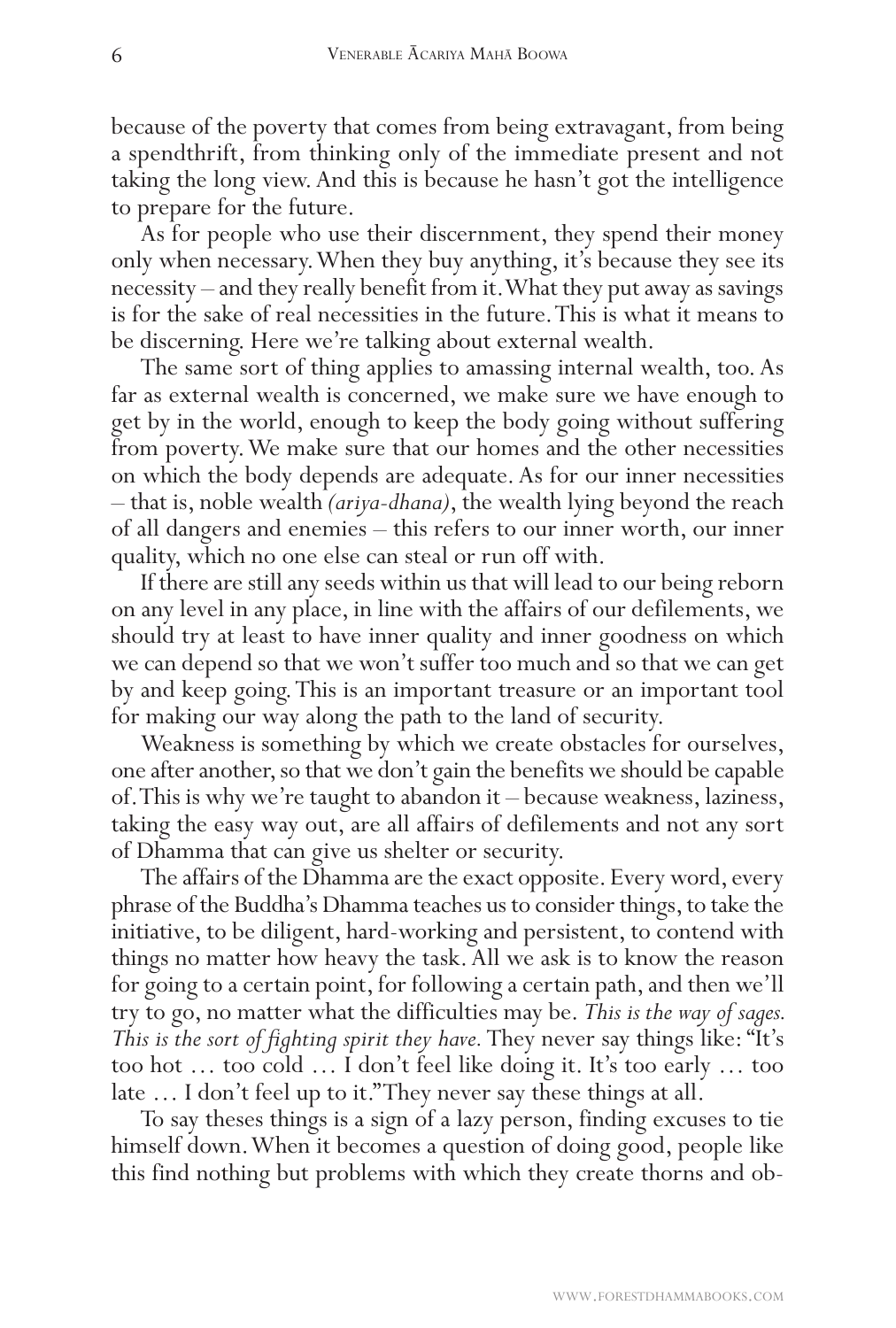## RICHES WITHIN 7

stacles in their path so that they're left with no way to go. As a result, they end up lying on their bed of thorns. When they prepare their bed, they don't think about what they're doing. All they think about is ease and pleasure in the present. But as for the suffering that will come from that ease and pleasure, they don't give it a thought, which is why they keep running into things they don't want, things they don't desire, over and over again.

As for wise people, they use their mindfulness and wisdom to evaluate things, to gauge the consequences until they see them clearly. Then they advance, with no thought of turning back. Even if it means death, they're ready and willing to die. After all, everyone in the world has to die. Every living being in the world has to go. No one – not a single one of us – is going to be left. *So if we're going to die, let's die well.* If we have to make an effort, it's something we can do while we're still alive. After we die, there's nothing we can do. If we're going to correct our faults, we should do it while we're still living, because after we die we can't correct them at all. This is what reason teaches us.

So try to correct your faults. Correct them until they're all gone, and then you'll be released from their penalty – like a prisoner who is released from his penalty, released from jail, and attains his freedom. The heart released from the penalty of its faults, from its inner *kamma*, becomes a free heart. Freedom is ease. When we're free, we are infinitely at ease. There's no one who can come to force or coerce us. Compared to what it is now, the heart when it's free is a hundred thousand times more happy and serene – to the point where nothing at all can compare!

Who wants to be anyone's servant or slave? And yet when we're slaves to the defilements, we don't seem to mind. This is why we're caught in their trap, why we're forced to suffer hardship and pain. *So we should see them as our enemies and then wrestle with them until we come out victorious. The heart will then be free, in and of itself. Fight without stopping! Don't retreat. No matter how many defilements may be lording it over the heart, they can all be dethroned through the power of your combat, your resistance, your destruction of them. The heart then becomes free.*

When the heart becomes free, there's nothing – nothing but happiness and serene security. There's nothing more easeful than freedom of the heart.

"I go to the Dhamma for refuge" – to the Dhamma surpassing the world, which arose from the Buddha's right practice. That same right practice is the path that will take us to the security of that Dhamma.

"I go to the Sangha for refuge." The Noble Disciples have followed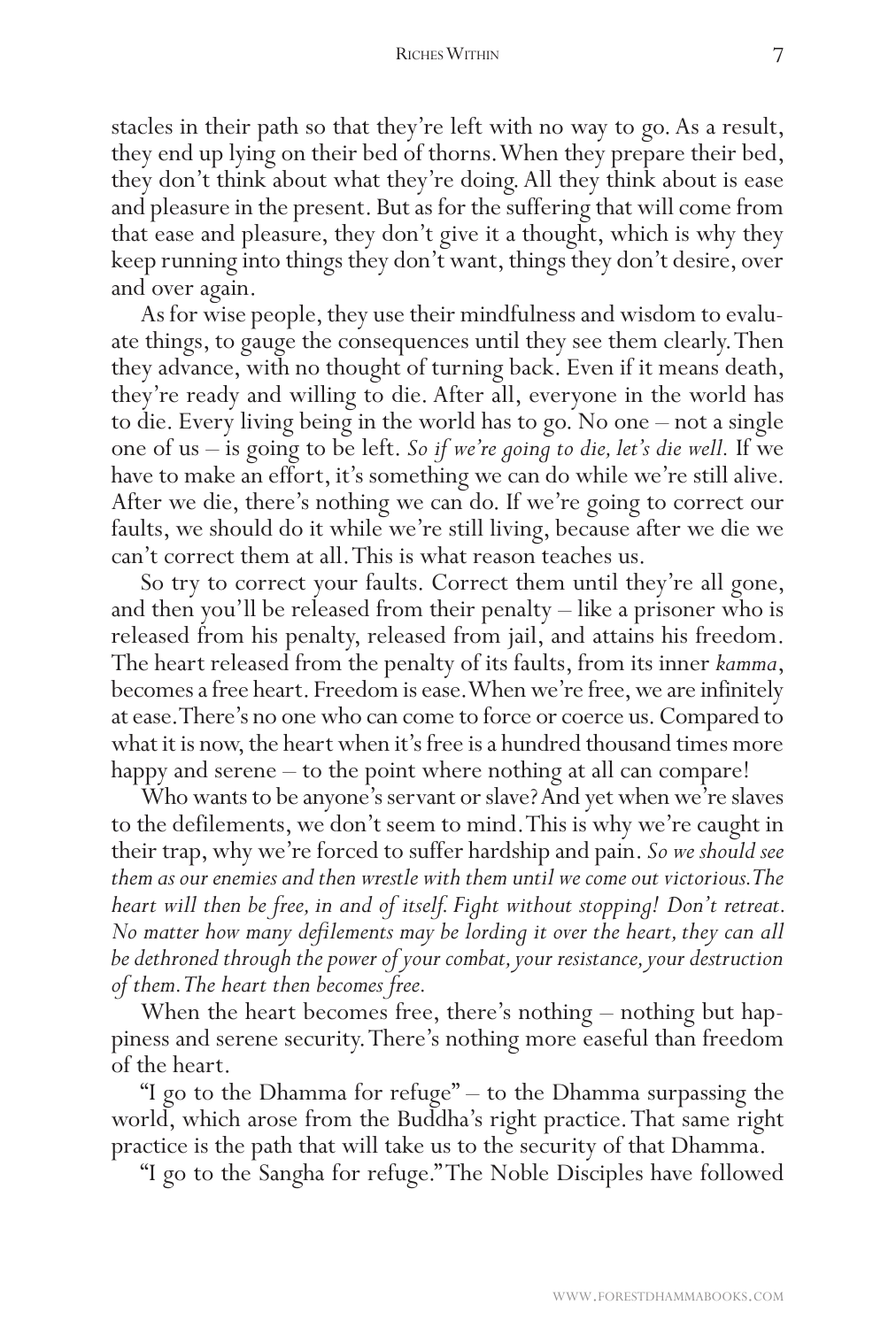the path ahead of us, and we're following it in their wake. They have all gained release from suffering and caught up with the Buddha. We follow in their footsteps with our right practice. Wherever we live, we have Dhamma in our hearts. The defilements fear a person with Dhamma in the heart – don't think that they don't. The defilements contain both fear and bravery in themselves, but because they're found in our hearts, we feel both fear and bravery in line with them. But once we're really rid of them, there's no bravery, no fear – just the evenness, consistency, and constancy of excellence at all times. This isn't a matter of defilement; it's a matter of the genuine Dhamma. That's what it's like.

So we must try to accelerate our efforts. Our breath keeps running out each second. Even though it keeps coming in and out, as if it weren't running out, still it's running out in line with the principles of its nature, bit by bit, step by step, and there's nothing we can do to get it back. When it keeps running out, running out, it finally reaches the point where it really runs out and there's no breath left to us. When there's no breath left to us, what do they call us? They say that we're *dead*.

When you die, I ask that you die only in body. Don't let the inner goodness, the inner worth in your heart die, too. Make sure that your heart has inner worth to hold to, because the heart is of vital importance. It's your greatest treasure. Make sure you try to nourish and enhance it through your efforts so that it shines within you. As the Buddha says: "The superlative treasure is the heart."

All our other possessions are simply external things which we depend on from day to day, but don't dismiss them. Everyone alive has to depend on external things to nourish and support the body so that it will develop and grow. But ultimately we have to depend on the goodness that forms the essential core of the heart to establish us securely in the life after this, as long as our defilements aren't yet over and done with.

When our defilements are gone – through the effort of our practice that has reached a state of fullness, penetrating ultimate truths, ultimate causes and effects – that's the end of the problem of repeated death and rebirth. Our heart becomes a great treasure just like the treasure the Buddha awakened to. When the Noble Disciples reached the Dhamma, it was this same great treasure. They no longer had to spin around like whirligigs, taking birth and dying, dying and taking birth like we do to the point where we ourselves can't keep track of the times. Who knows how we could count them? It's like following the tracks in a cattle pen. You can't tell which tracks are old ones, which ones are new, because they're all over the pen. How could anyone follow them? They turn here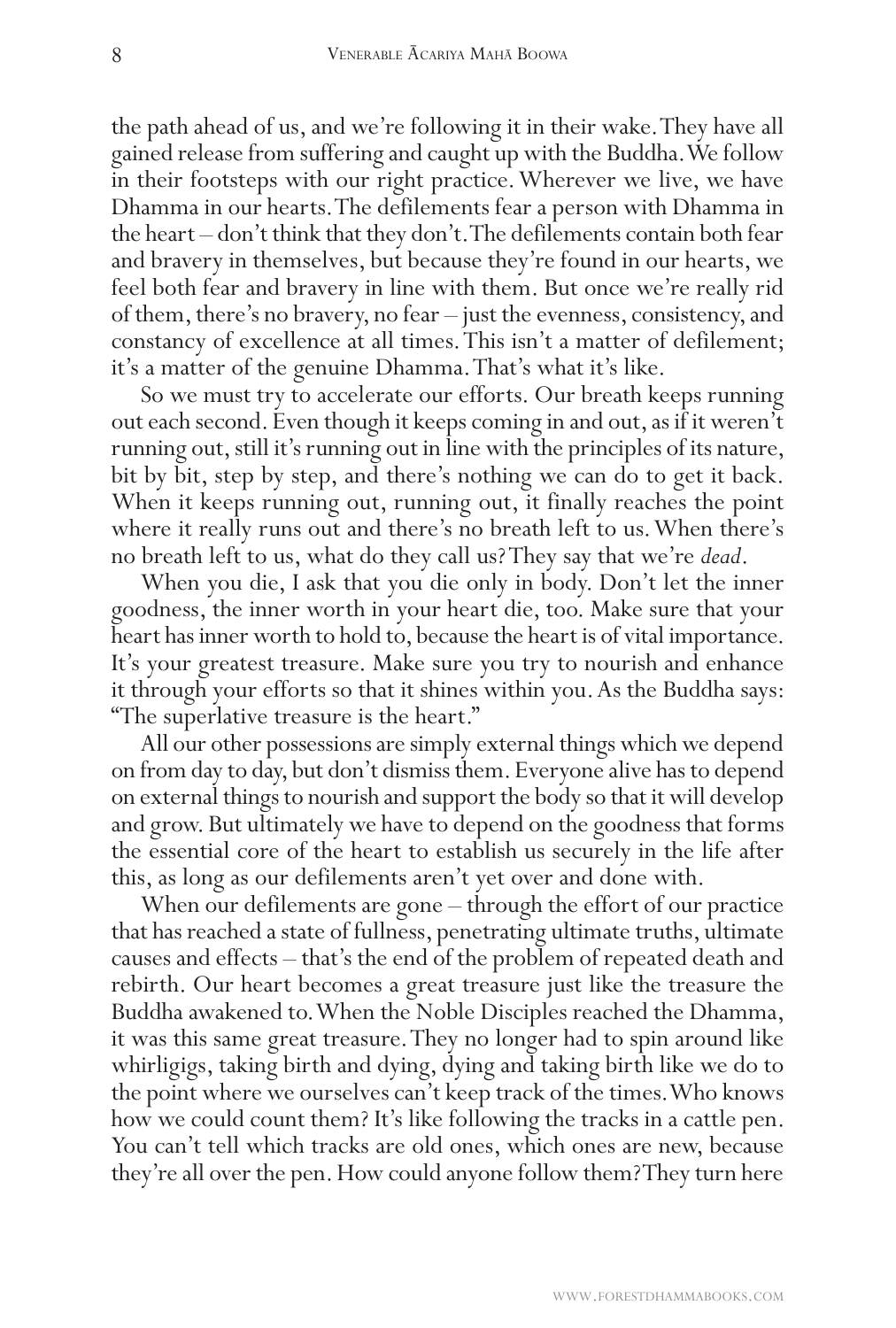and turn there, cross over one another this way and that. Wherever you go, wherever you look, there's nothing but cattle tracks all over the place – because the cattle trample all around in there day and night, day after day. You can't tell which tracks are going in, which ones are going out, because the cattle are stuck there in the pen with no way to get out.

Death and rebirth, death and rebirth. They happen over and over again like this all the time, to the point where we can't keep track. When there's death and rebirth, there's also the suffering and discontent that come part and parcel with them. When we cut the cause of death and rebirth, there's no more over and over again. This is what the final cessation of suffering and discontent is like.

When we use our mindfulness and wisdom to evaluate things and build up plenty of inner goodness, when we work constantly at developing both inner wealth and outer wealth, we're said to be wise. As long as we're alive, we can depend on these things as we lead a life of inner quality and worth, calm and at peace because of the goodness we've developed. When the time comes for us to be separated from our material wealth – such as the body, which we regard as one of our most important possessions – we can then depend on our inner wealth, the inner quality and worth we've developed, as the basic capital for establishing ourselves on a good level in a good rebirth. This is in keeping with the fact that inner quality acts as a supporting factor for the person who has developed it by doing what is good. In one of the basic tenets of the Dhamma, it's said:

## *dhammo have rakkhāti dhammacāriṁ*

"The Dhamma protects the person who practices it" from falling into evil places. What are evil places? Places no one would want to go. What causes people to be born in such places? Evil, that's what.

When you realise this, you should do your best to develop goodness so that you can go to a good place and have your hopes fulfilled. In other words, develop inner goodness within the heart. Don't be complacent or heedless of the fact that days, nights, months, and years keep passing by, passing by. Make sure your goodness develops smoothly and consistently. The important point lies with you. It doesn't lie with the days, nights, months, and years. You have to regard yourself as the crucial factor. How are you going to develop yourself through the various forms of goodness so as to be safe, secure, and at peace? Try to develop goodness to the point where it meets your needs, or to the utmost of your ability. This is called clearing the path that goes the good way – both now and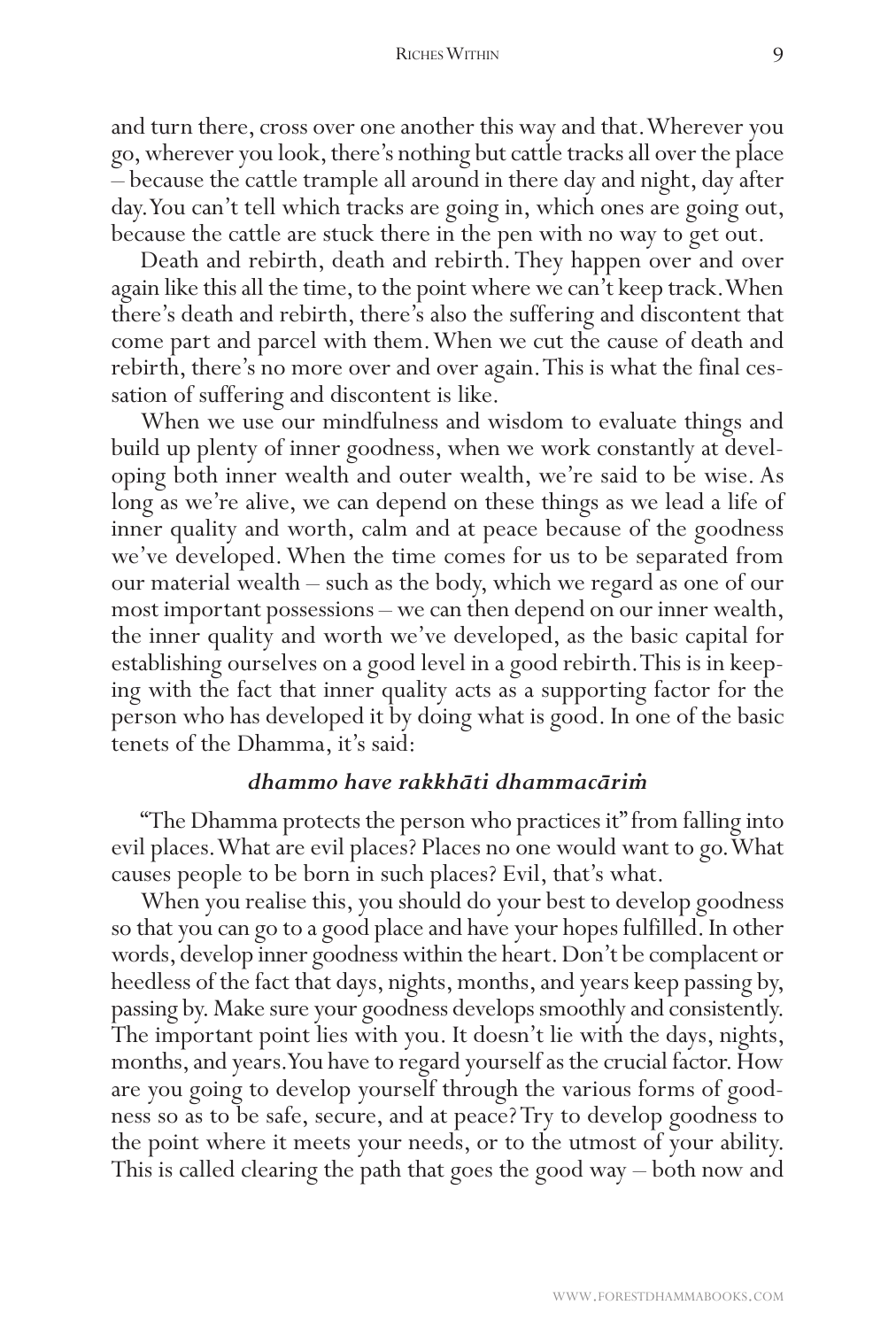in the future – instead of creating brambles and thorns on which to cut yourself and get hurt.

When we go the good way, we meet with joy. *'Idha nandati:'* We find joy in the present life. *'Pecca nandati:'* When we leave this life, we find joy in the next life. We find joy both in this world and in the next. We meet only with rewarding things through the power of the inner worth we've developed in our hearts. Wise people develop nothing but goodness in this way, which is why they meet with nothing but goodness and discover only good things to pass along to us – as the Buddha did. He searched for what was good and so found what was good and passed it along to the living beings of the world. Even up to the present day, these good things – the teachings he brought out of the truth of the Dhamma – have yet to run out.

His teachings were accurate and correct, in line with cause and effect, in line with the truth, and the principles of truth. As for us, we're like the deaf and blind. If we don't place our trust in people with good eyes and ears, whom will we trust? Ignorance is heaped full inside us. Darkness and blindness fill our hearts, and we don't know which way is the way to go. Days, nights, months, and years keep passing away, passing away*, but our ignorance won't pass away unless we work to strip it away* – which is why we have to strip off the blindness of our own ignorance and foolishness so that our minds will be bright and able to see the path.

The Buddha had outer eyes and the inner eye, outer wisdom and inner wisdom, so we should place our trust in him in line with the phrase we repeat, "I go to the Buddha for refuge." Get so that it goes straight to the heart. Straight to the heart! Place your life in his hands by following the practice like a warrior, like a student trained by a master.

The teachings of the religion lead to this point, step by step, from the very beginning. The Dhamma, you know, can be said to be broad, but can also be said to be narrow because it all comes down to one point – the heart. The heart is what experiences both good and evil. The heart is what does good and evil, and the results – good and bad, pleasant and painful – all come down to the heart. This is why the Buddha taught,

mano pubbaçgama dhammā

"The heart comes first," the heart is chief, the heart is the principle factor. All dhammas<sup>2</sup> come down to the heart. They don't lie anywhere else. So this is where we should straighten things out. Get so that the heart is shining and bright.

The body is something filled with suffering and discontent, but the heart can be filled with happiness. This is where they differ. The body is pitch dark in line with the crudeness of its elements, but the heart can

dhammā, dhammas: in the plural means objects of the mind, concepts, theories.